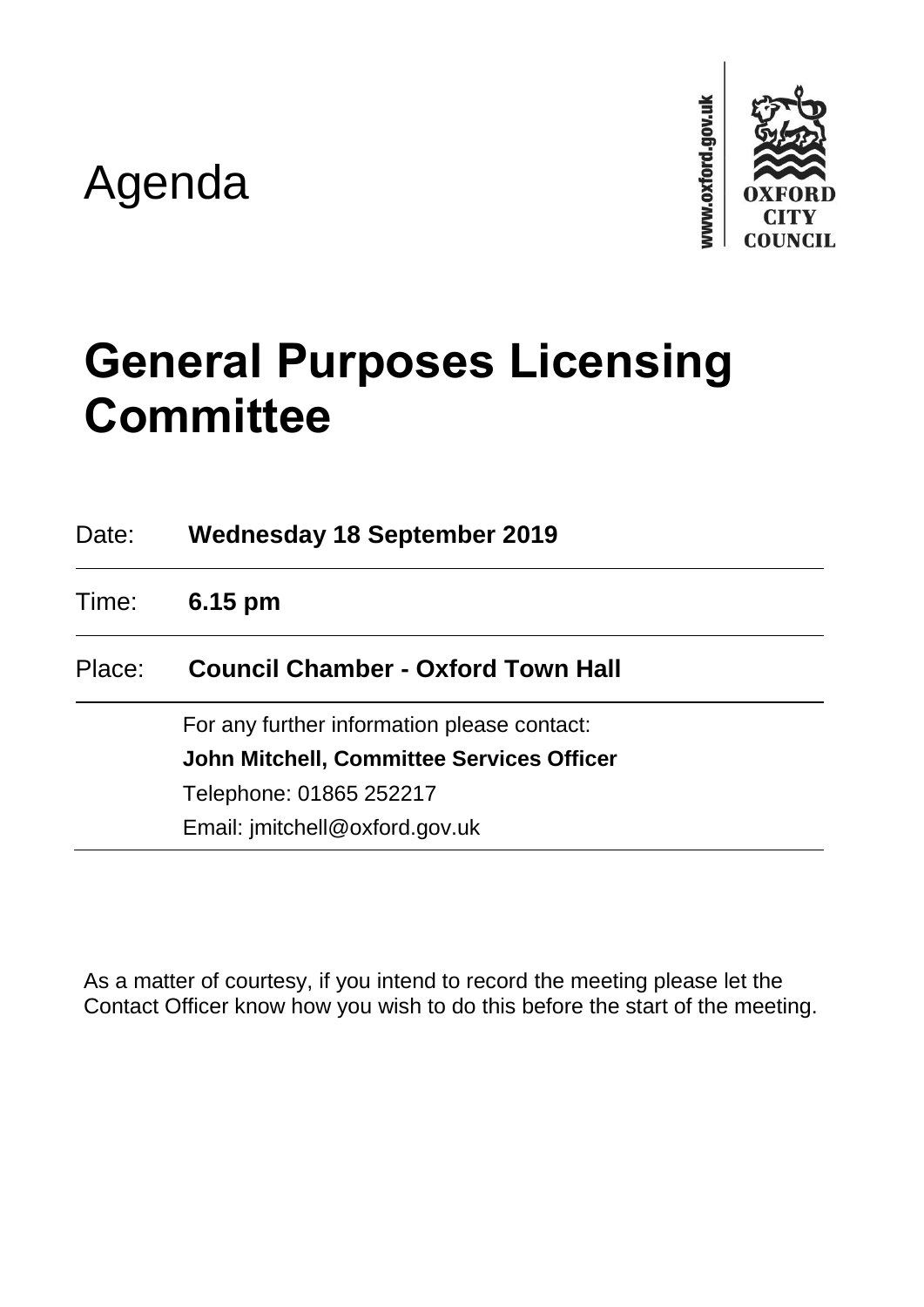# **General Purposes Licensing Committee**

### **Membership**

| <b>Chair</b> | <b>Councillor Mary Clarkson</b> | Marston;           |
|--------------|---------------------------------|--------------------|
| Vice-Chair   | <b>Councillor Colin Cook</b>    | Jericho and Osney; |
|              | <b>Councillor Tiago Corais</b>  | Littlemore;        |
|              | <b>Councillor Michael Gotch</b> | Summertown;        |
|              | Councillor Ben Lloyd-Shogbesan  | Lye Valley;        |
|              | <b>Councillor Mark Lygo</b>     | Churchill;         |
|              | <b>Councillor John Tanner</b>   | Littlemore;        |
|              | <b>Councillor Sian Taylor</b>   | Northfield Brook;  |
|              | Councillor Elizabeth Wade       | Wolvercote;        |
|              | <b>Councillor Dick Wolff</b>    | St. Mary's;        |
|              |                                 |                    |

**The quorum for this Committee is 4 Members, no substitutes are permitted.**

# **HOW TO OBTAIN A COPY OF THE AGENDA**

In order to reduce the use of resources, our carbon footprint and our costs we will no longer produce paper copies of agenda over and above our minimum requirements. Paper copies may be looked at the Town Hall Reception and at Customer Services, St Aldate's and at the Westgate Library

A copy of the agenda may be:-

**-** Viewed on our website – mycouncil.oxford.gov.uk

**-** Downloaded from our website

**-** Subscribed to electronically by registering online at mycouncil.oxford.gov.uk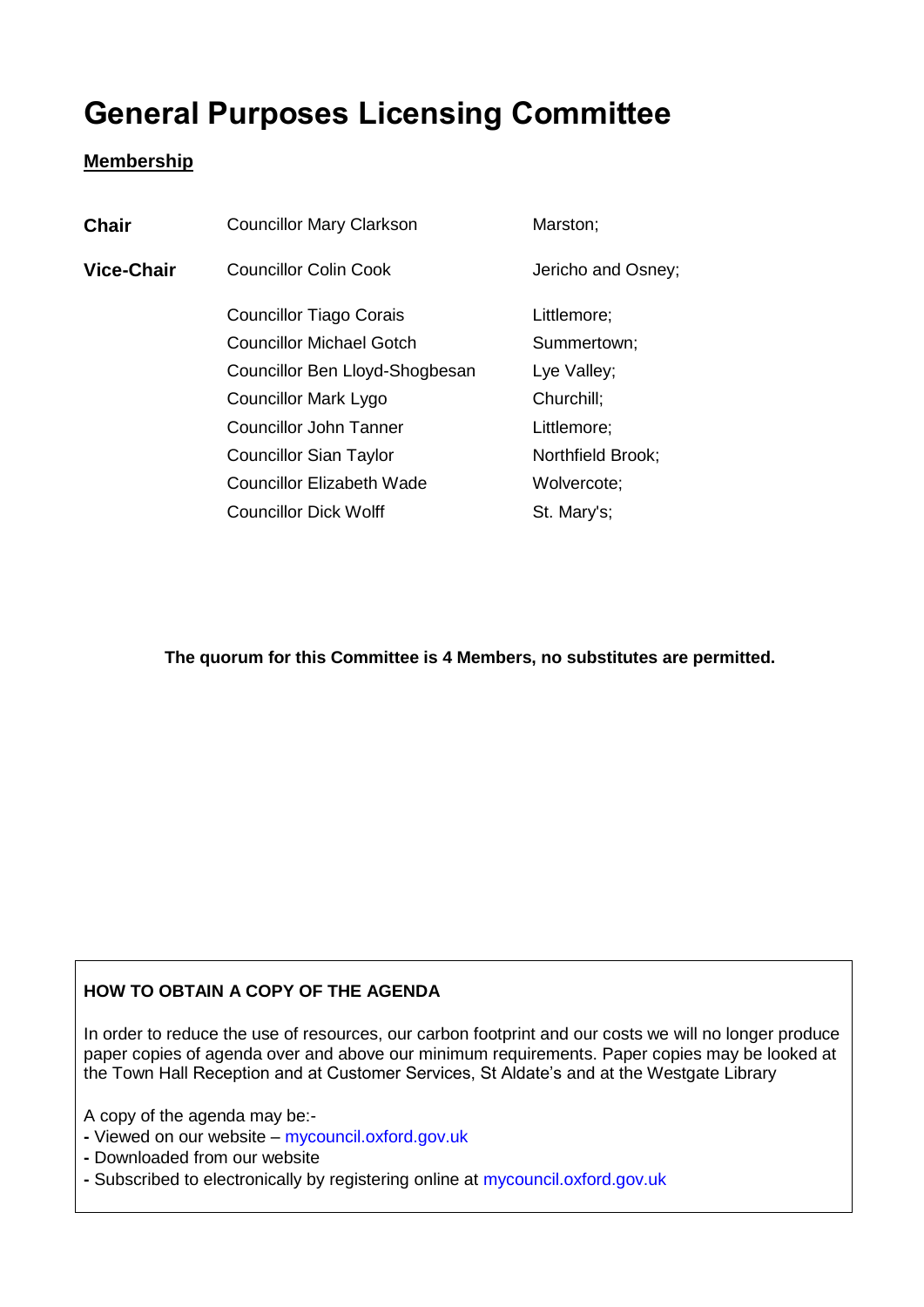## **AGENDA**

|                |                                                                                                                                                                     | <b>Pages</b> |
|----------------|---------------------------------------------------------------------------------------------------------------------------------------------------------------------|--------------|
| 1              | <b>DECLARATIONS OF INTEREST</b>                                                                                                                                     |              |
| $\overline{2}$ | <b>APOLOGIES FOR ABSENCE</b>                                                                                                                                        |              |
| 3              | <b>REVIEW OF THE STREET TRADING POLICY 2019</b>                                                                                                                     | $7 - 34$     |
|                | The Head of Regulatory Services and Community Safety has submitted a<br>report on responses to the public consultation on the Street Trading Policy<br>review 2019. |              |
|                | <b>Recommendations: That the Committee:</b>                                                                                                                         |              |
|                | 1. Approves the Street Trading Policy 2019;and<br>2. Recommends to Council the adoption of the Street Trading Policy 2019                                           |              |
| 4              | <b>MINUTES</b>                                                                                                                                                      | $35 - 36$    |
|                | Recommendation: That the minutes of the meeting held on 08 July 2018 be<br>APPROVED as a true and accurate record.                                                  |              |
| 5              | <b>DATES OF FUTURE MEETINGS</b>                                                                                                                                     |              |
|                | Meetings are scheduled on:                                                                                                                                          |              |
|                | • 03 February 2020<br>21 May 2020<br>$\bullet$                                                                                                                      |              |
|                |                                                                                                                                                                     |              |